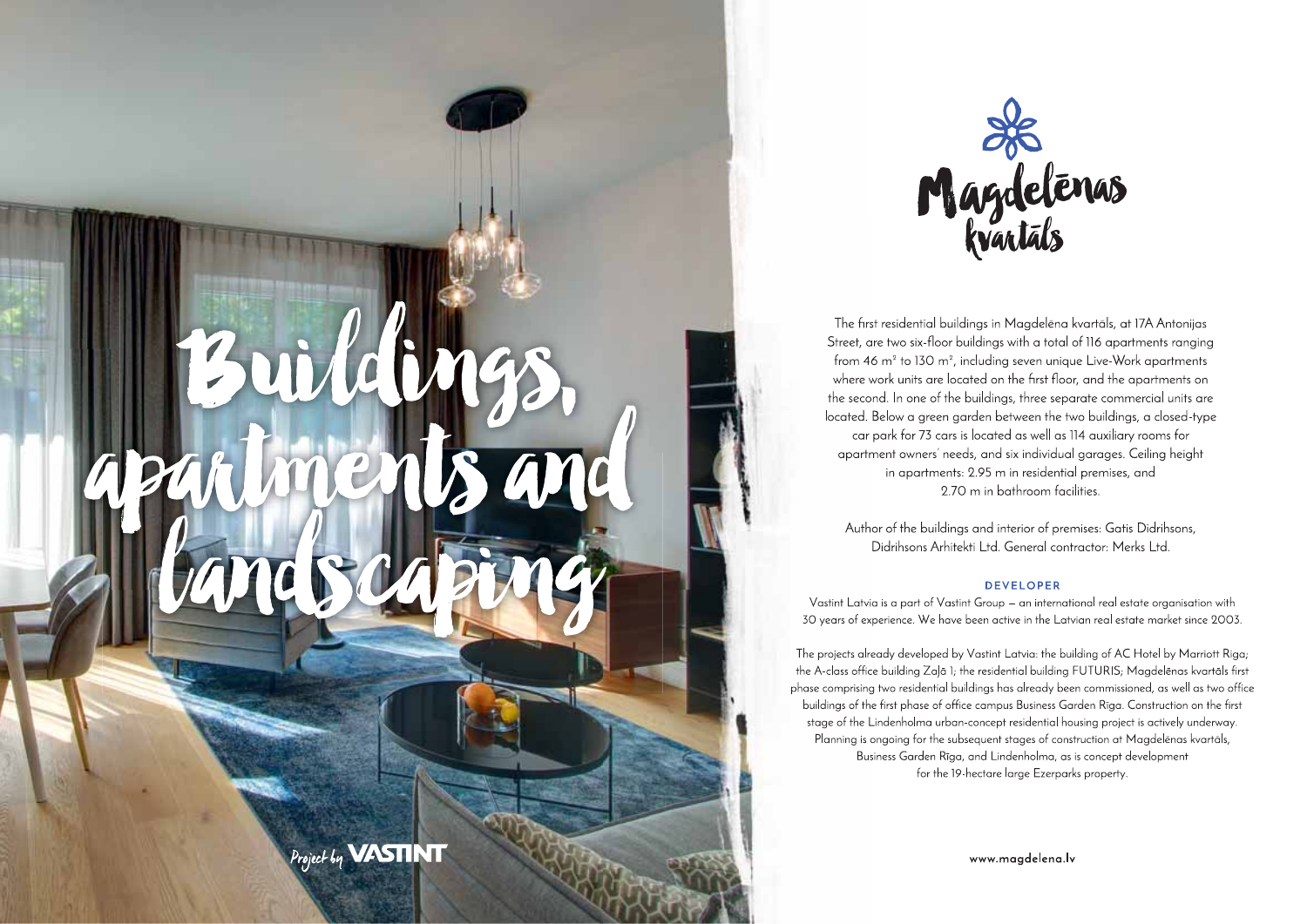### **FOUNDATIONS**

Reinforced concrete pile foundations with depth of up to 25 m. Thermally insulated foundation plate and thermally insulated plinth ensures improved energy efficiency and prevents the risk of condensate and mould generating on building structures.

### **FLOOR SLABS**

All floor slabs between floors are cast reinforced concrete slabs supplemented with acoustic insulation and a concrete screed layer that yields very good sound insulation properties. Acoustic parameters of slabs notably exceed the determined regulatory values (RV): airborne sound insulation R'w ≥ 62 dB (RV is 55 dB; the larger the figure, the better the insulation) whereas impact sound insulation L'n,w ≤ 42 dB (RV is 53 dB; the smaller the figure, the less noise is transported).

#### **ROOF**

Roofing material: RUUKKI (Finland) 0.6 mm standing seam sheets with PURAL coating laid on BAUER (Germany) condensate membranes that protect roof structures from condensate; this results in longer lifetime of structures and improved energy efficiency. Attic roof is insulated with cellulose wool with the thickness of 350mm. The so-called cold attic is built above the top floor (6th floor) apartments. The cold attic is a ventilated premise that prevents transfer of heat from the roof to apartments during summer, and reduces heat losses during winter because the cold attic floor (6th floor slab) is thermally insulated with cellulose wool (350 mm thick). Roofs are equipped with all the necessary additional elements: RUUKKI rainwater drains, snow barriers, roof hatches and maintenance footbridges. Roofing and equipment is provided by one manufacturer thus ensuring great compatibility between all elements.

#### **FACADES**

External walls of buildings are made of AEROC blocks and cast reinforced concrete, thermally insulated with rock wool (thickness: 200 mm). U-value for external walls is 0.16 W/m²K (RV is 0.18 W/m²K; the smaller the value, the smaller the heat losses).

CERESIT facade plaster system is used for decorative finishing. RIEDER (Austria) reinforced concrete panels are used for finishing the first floor thus providing the facade with mechanical durability as well as a modern and elegant appearance.

#### **WALLS**

The walls between the apartments are cast reinforced concrete. To increase the sound isolation, part of the walls are cladded with avpsum boards from the one side thus ensuring very good acoustic properties:  $R'w = 59$  dB ( $RV = 55$  dB; the larger the figure, the better the insulation).

Partition walls in apartments were built entirely applying KNAUF systems: steel framework filled with acoustic insulation and cladded with two layers of gypsum boards. Special Knauf Blue gypsum boards were used in bathrooms as they provide increased humidity resistance and impact resistance. In apartment partition walls, airborne sound insulation  $R'w =$ 50 dB ( $RV = 46$  dB; the larger the figure, the better the sound insulation).

In care for inhabitants' comfort, and to ensure a better micro-climate, special Knauf Ecose mineral wool was used for acoustic insulation in both buildings. As opposed to other types of mineral wool, Knauf Ecose does not contain formaldehydes and other petroleum products.

#### **STAIRCASES**

Staircase floors on the ground floor and staircase landings feature MAPEI Ultratop Loft cement-based decorative coating whereas staircase landings by apartment entrances are tiled using AGROB BUCHTAL (Germany) and CIR (Italy) tiles thus providing highly durable and easy-to-maintain flooring. Wall finishing in staircases: puttied, painted concrete. Stair flights and landings are made of precast concrete. All staircase elements are separated acoustically from apartment floors/walls thus preventing impact noise entering the apartments from the staircase. Additionally, in order to increase acoustic comfort, staircase ceilings by apartment entrances are cladded with special noise-absorbent perforated gypsum boards.

#### **WINDOWS**

All apartment windows have wooden IV-78 mm profile frames, impregnated and painted using REMMERS (Germany) system paint coatings. REMMERS is one of the leading wood protecting and finishing materials manufacturers in Europe, notable for the longevity of its products, durability of paint, and continuous protection of wooden materials. Windows and balcony doors are three-glass units with thermal partitions (4/16/4/14/6, in which smaller numbers indicate glass thickness and bigger numbers indicate distances between glass panels), air gaps between glass panels are filled with argon gas resulting in great thermal properties and excellent noise dampening parameters. U-value for windows is 1.0 W/m²K (RV 1.3 W/m²K; the smaller the value, the smaller the heat losses).

Window airborne sound insulation is  $R'w = 36$  dB; this is a very high indicator which is sufficient for use even in buildings located next to streets with high traffic intensity. Internal window sills are made of humidity-resistant MDF painted in white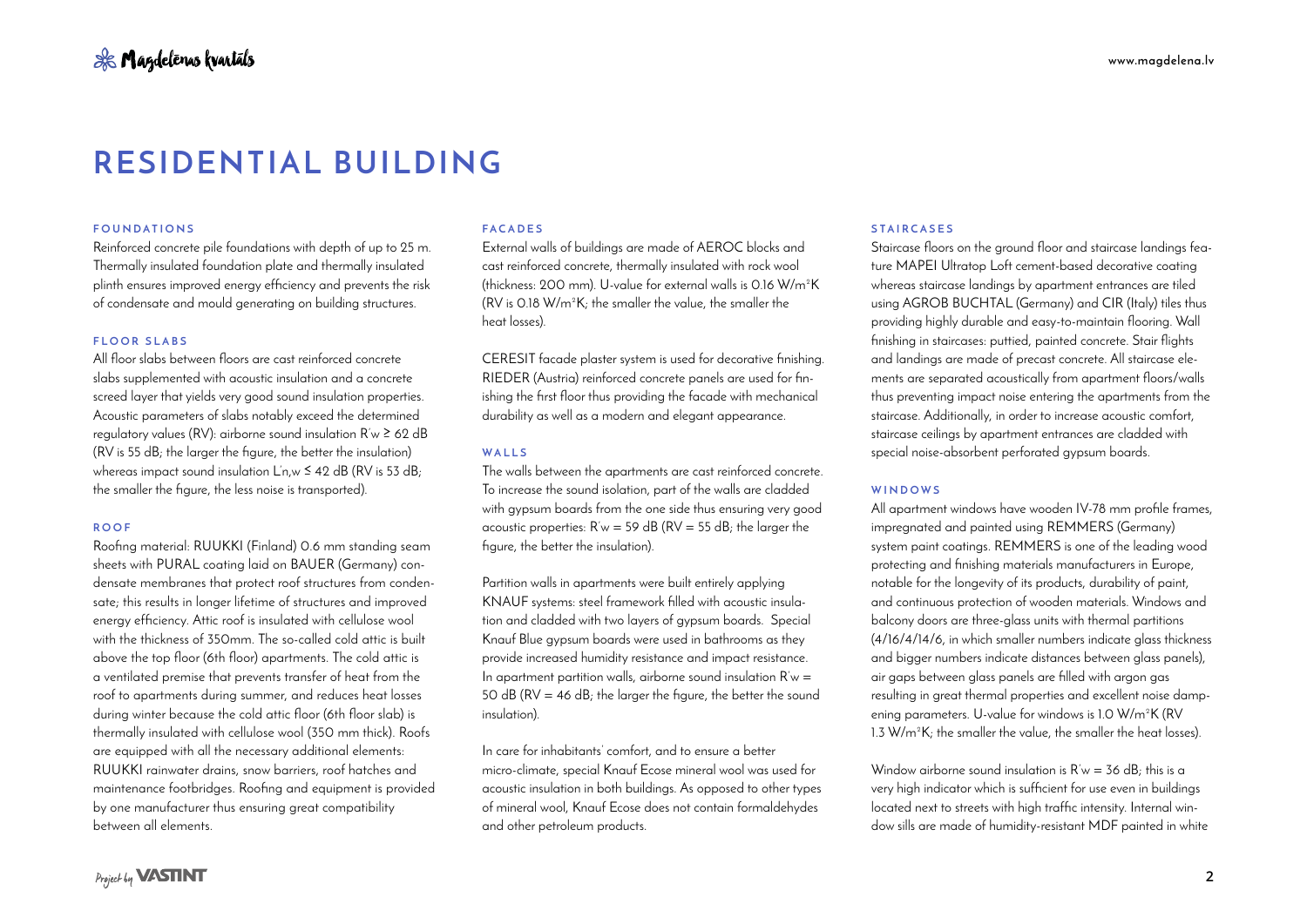colour; inside the premises, the sills have rounded corners to ensure comfort and safety for inhabitants. In order to increase the building's energy efficiency and to decrease heating costs as well as to improve comfort in indoor premises through eliminating undesirable airflows, instead of being mounted into masonry or concrete walls, all the building's windows are mounted in the thermal insulation layer using GREENTEQ Clima Conformal System (Germany), a special window mounting system. This window-mounting solution is both more energy efficient and more visually appealing since windows are closer to the facade plane. SIGA (Switzerland) vapour and wind insulation tape was also used for mounting windows. VELUX (Denmark) roof windows were installed in the inclined roof planes at a height that enables one to look outside comfortably, and for the sills to be sufficiently high so that it is not necessary to install additional safety rails for opening windows.

Auxiliary premises on the first floor of one building feature LAMBERTS LINIT (UK) riffle textured U-channel glass blocks that provide an additional level of comfort ensuring sufficient amounts of daylight while being non-transparent from public space.

Staircases of the second building feature a special visual accent in the shape of impressive 10 m² large skylight windows with SCHUCO (Germany) aluminium profiles.

# **ENTRANCE DOORS**

Entrance doors in the buildings have SCHUCO (Germany) aluminium profiles supplemented with transparent laminated glazing. This type of a solution is durable, safe and aesthetically appealing. Doors are equipped with self-closing mechanisms and intercom systems. One can get into the building either by entering a code, or using a chip or a key. Entrance doors, similarly to building windows, were mounted into the thermal insulation layer thus shaping a uniform and harmonious visual image.

# **BALCONIES AND TERRACES**

Buildings boast spacious balconies and terraces up to 23 m². All balconies are made of precast reinforced concrete, and they are mounted to slabs using HALFEN HIT-HP-MV (Germany) special load-bearing details that separate thermal bridges thus ensuring that the outside cold and moisture do not affect the floor by balconies.

Metallic rails (rising from the plank flooring) are 1.10 m high and are shaped so that they meet the strictest safety requirements for adults and children. Both Latvian and German construction standards were taken into account during design and manufacturing of handrails. For example, the distance between bar centres ≤ 120 mm, and handrails have no horizontal bars (except for the handle) so children cannot use handrails for climbing on them.

Balcony and terrace floors are made of oiled Siberian larch planks that are especially resistant against weather effects (heat / cold, humidity / drought). If terrace and balcony flooring is maintained properly (incl. replenishing oil at least once in two years), its service life will exceed 40 years.

# **PARKING LOT**

A closed type of parking lot covered with a roof garden is located between the two buildings. Structural solution of the

parking lot and roof garden: cast reinforced concrete piles, grillage, columns and slabs that provide great strength indicators as a single structure thus exceeding required load criteria. While making structural calculations for the roof garden, even such hypothetical assumptions as the roof garden being fully saturated with water were taken into account.

In order to fully exclude groundwater leaking into the parking lot and capillary moistening of structures, class W8 concrete (i.e. a special type of concrete with increased water resistance) was used for all foundational and floor elements.

ECOBETON EVERCRETE VETROFLUID (Norway), a special protective coating concrete, was used for flooring in the parking lot in order to protect concrete also against undesired impact of salt. The parking lot floor has no inclinations; however, it features a special sewage collector for maintenance needs. It is equipped with sand and oil separators thus ensuring the necessary purification of sewage waters and preventing contamination from potentially spreading further.

In order to provide pure and fresh air in the parking lot for inhabitants' comfort, three openings of 2 m² were built in the parking lot's slabs that are intended for supply of fresh air as well as natural discharge of smoke. A fuel gas extraction system is built in the entire parking lot, and it is equipped with CO2 and NOx (most common and dangerous substances in car fuel gas) sensors. As soon as one of the sensors identifies an increased proportion of fuel gas, the fuel gas extraction system launches automatically. If the concentration of fuel gas in the air exceeds the regulatory amounts in the parking lot, special notification signal-lamps will turn on by its entrances.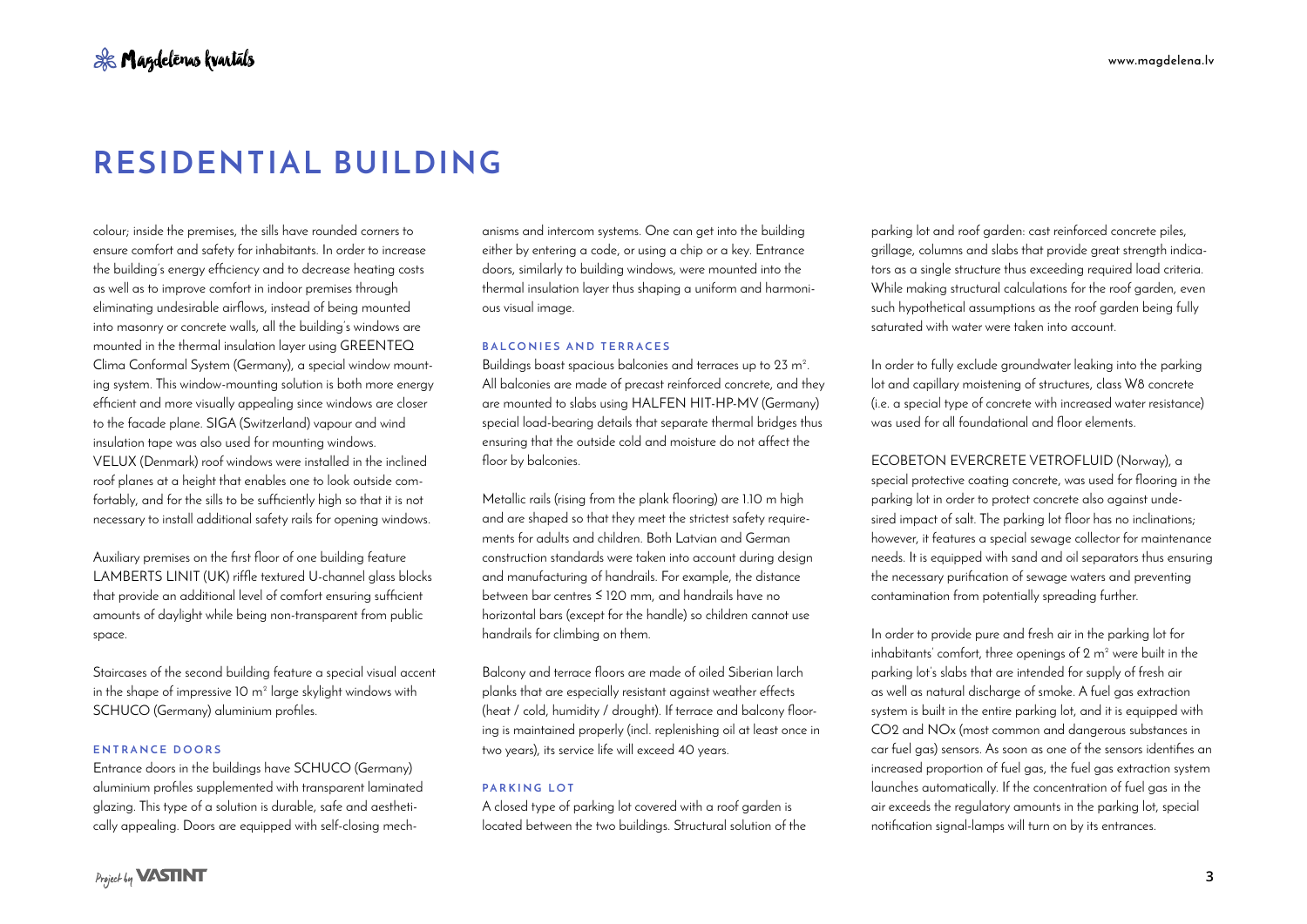The minimum provided temperature in the parking lot is +5˚C. Thermally insulated parking lot walls as well as HÖRMANN (Germany) insulated high-speed entrance gates are in place to ensure this temperature.

# **INDIVIDUAL GARAGES**

Six individual garage-type parking spaces were set up in one of the buildings. Each garage has its own vehicular entrance at street level equipped with remote control operated HÖR-MANN (Germany) gates. An individual power outlet is also planned in each garage thus providing EV charging options.

# **STORAGE PREMISES**

Lockable auxiliary premises are built on the first floors of residential buildings, enabling the inhabitants to use additional storage space. The area of these premises ranges between 2.6 m² and 4.9 m². The premises have concrete floors, masonry walls and lockable wooden bar doors. Natural ventilation is provided in all auxiliary premise blocks.

# **COMMON PREMISES FOR STROLLERS**

For inhabitants' comfort, common premises with the area of approximately 9 m² are located by the main entrance of each staircase. These premises are intended for short-term parking of children's strollers or bicycles used on a daily basis. These common premises are equipped with lockable metallic doors.

# **WASTE COLLECTION PREMISES**

Three centralized waste collection premises are located in the residential buildings. They are positioned so that they are conveniently accessible from all staircases. Fresh air supply from the outside and a separate natural ventilation air duct is installed for waste collection premises; a sewage collection trap is located in the centre of the premise.

#### **ELEVATOR**

KONE EcoSpace (Finland) elevators were used in all staircases thus ensuring inhabitants with convenient, prompt, safe and silent access to all building floors. The load-carrying capacity of elevators is 1000 kg, or approximately 13 passengers. The maximum lifting speed of elevators is 1m/s. KONE EcoSpace elevator model stands out with the reliability and durability of the applied technologies.

In care of environmental access for people with special needs or parents with children in strollers, the first floor and the courtyard is connected to a platform lift KONE Motala™ 2000, with load-carrying capacity of 500 kg.

## **WATER SUPPLY AND SEWERAGE**

Building water supply is provided from the municipal water supply network. For inhabitants' comfort, additional pressure-increasing pumps were set up in the water supply unit. These pumps will ensure unaltered water pressure on all building floors, regardless of the number of simultaneous users. In order to ensure high drinking water quality as well as aesthetical and technical durability of plumbing equipment, the water supply unit is equipped with a mechanical particle filter for purifying water, and a glass sand filter for de-ironing water.

Hot- and cold-water meters are installed in the apartments. For inhabitants' comfort, the housing manager will be able to read these and other utility meters remotely.

UPONOR Uni Pipe PLUS (Finland) multi-layer pipes were used for the drinking water system; they do not impact water quality and they are resistant against corrosion. Düker (Germany) cast iron pipes were used for building the sewage system to ensure the compliance with highest acoustic requirements.

# **HEATING SUPPLY**

Heating is supplied to the buildings via a connection to centralized heat supply networks of JSC Rīgas Siltums. Each building features its own heating unit, equipped with heating and hot water consumption meters. This enables to perform separate monitoring of thermal energy consumption, and start/end heating seasons independently. Individual meters in each apartment ensure accurate tracking of thermal energy consumption.

Radiators in apartments are equipped with thermostats to enable one to regulate temperature in each room separately. All radiators in apartments and common premises are of COR-DIVARI ARDESIA (Italy) make: they elegantly supplement the interior of premises and provide efficient heat output.

Electric floor heating systems built in bathrooms feature the capacity of 150 W/m² while DEVIREG 530 thermostats with temperature sensors in the floor ensure prompt, comfortable and economic floor heating. All bathrooms also feature TERMA WARP T (Poland) electric towel dryers.

#### **POWER SUPPLY**

The building's power supply is provided from the newly constructed JSC Sadales Tīkls transformer substation located at 4C Strēlnieku Street. All apartments are provided with three-phase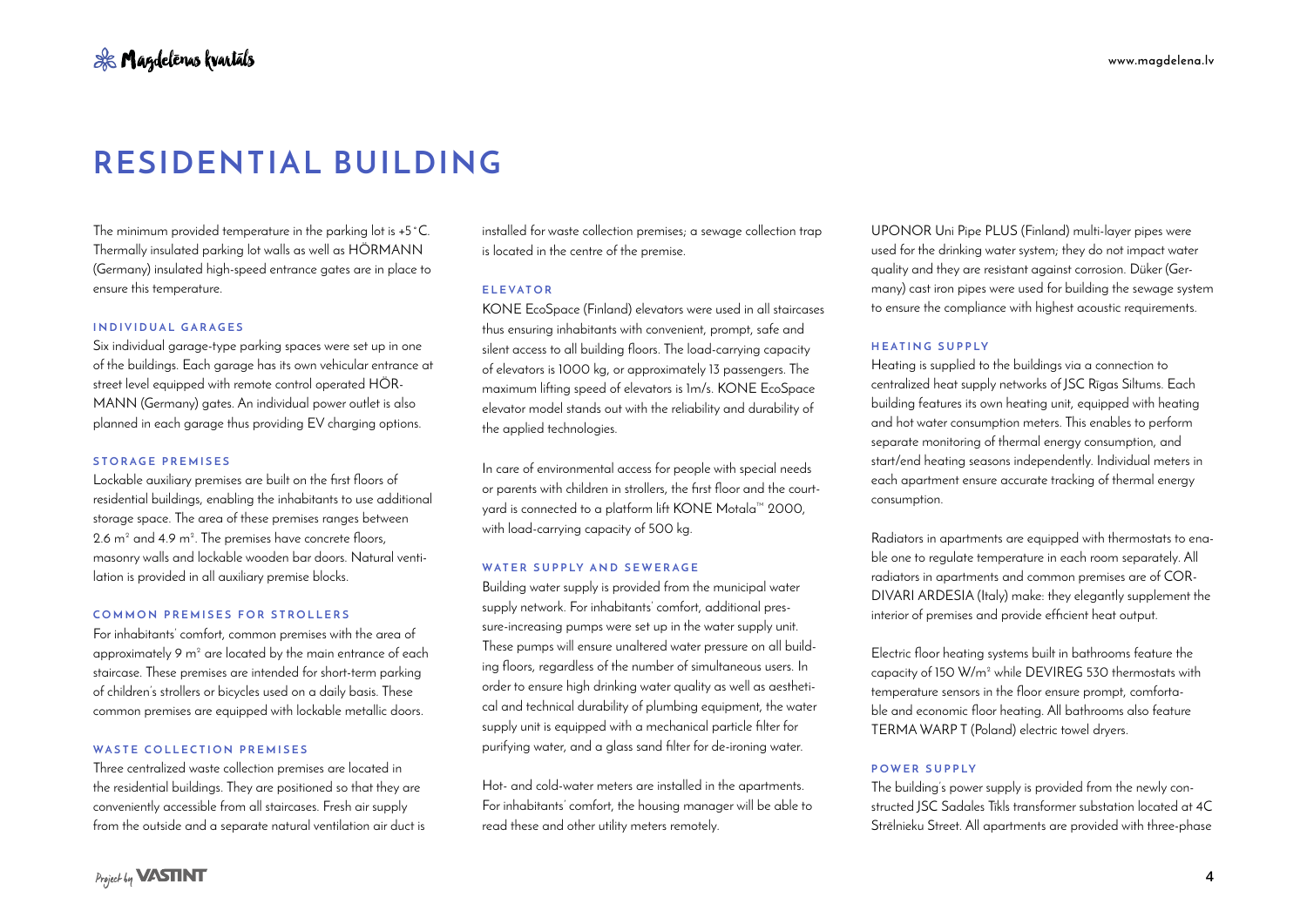20 A power supply with individual electricity meters (accessible from common premises). The apartments have concurring electric power of 13kW which is sufficient to run several household appliances simultaneously without the risk of power overload.

In the event of centralized power supply outage, UPS batteries located in each building will ensure autonomous operation of safety systems (evacuation lighting, smoke protection and fire detection and alarm systems) for 30 minutes.

# **VENTILATION**

Natural ventilation is provided in staircases and common premises in one; a mechanical ventilation system was built for the staircases in the second building. Separate ventilation channels with exhausts on the roof were built for all elevator shafts thus ensuring constant air exchange in the elevator shaft.

To ensure fresh air supply in all rooms of the apartments, FRESH 100 Thermo dB (Sweden) air supply valves were built in external walls. These valves are equipped with thermostats, dust and insect filters as well as special acoustic isolation thus enabling inhabitants to enjoy fresh air in indoor premises without worrying about street noise, dust or insects getting into their apartments. Air supply valves can be closed manually in case of necessity, and they are also equipped with thermostats that close the valves automatically if outdoor temperature drops below -10˚C thus decreasing heat losses during the cold months of the year. 'Winter ventilation' function provided in window fittings (i.e. locking windows into a slightly open position) can also be used for ventilating apartments.

All bathrooms are equipped with mechanical exhaust systems using SOLER&PALAU SILENT-200 DESIGN (Spain) ventilators with decreased noise levels. Each bathroom air duct has only one connection (i.e. bathrooms are not interconnected with air ducts); such a solution enables to completely avoid undesired bathroom noise or odours entering the apartments.

Each apartment kitchen has a separate air duct that can be connected to a stove hood. To decrease the risk of fire spreading via utility shafts, and to meet the building's fire safety requirements, all air ducts at shaft wall crossings are equipped with pre-tensioned fire safe valves that block air ducts when they reach a certain temperature.

#### **LAN**

Apartments feature electronic communications system networks using CAT5e UTP cables with ready-to-use connection points for licensed service providers. An optical data network is set up in the buildings.

All apartments also have low voltage distribution cabinets equipped with a socket, and they are located next to each apartment's power distribution equipment. Such a solution enables to locate and connect WiFi routers right in low voltage distribution so that wireless internet can be set up in apartments without using additional wiring or visible equipment. Additional connections to the data network (network sockets) are provided in apartments' hallway closets, living rooms and master bedrooms.

#### **SECURITY**

The buildings are equipped with COMMAX (Korea) voice and video intercoms. Apartments are equipped with autonomous smoke detectors. In turn, common premises have a centralized automatic fire detection and alarm system fitted with an autonomous power source (batteries) which ensures the system with 30 hours of operation time in standby mode, and 30 minutes of operation time in alarm mode. Emergency lighting with autonomous power supply is provided in escape routes.

All buildings' staircases are equipped with the so-called overpressure systems that create increased air pressure in staircases in case of fire thus preventing smoke from spreading in escape routes. Overpressure systems have autonomous power supply thus providing the system with 30 minutes of operation time in the event of a power outage. Such a solution ensures safe evacuation of inhabitants from all apartments.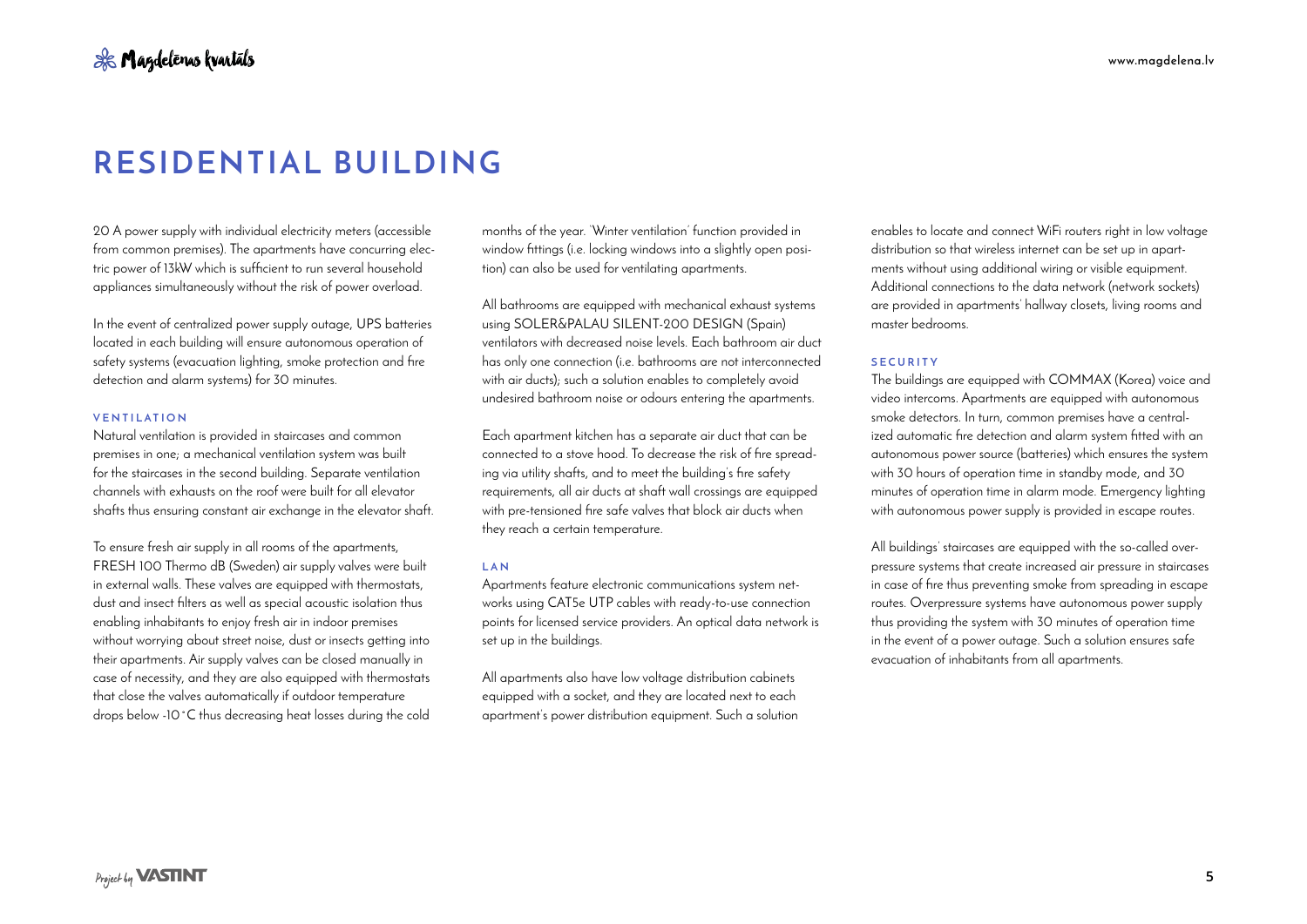# **APARTMENTS**

## **APARTMENT DOORS**

Apartment entrances feature wooden doors supplied by LĪVA AB NORD (Latvia), painted orange with MDF coating. Doors have BMH (Germany) locks and Süd-Metall (Germany) door handles. Doors and ironmongery ensure 30 minutes of fire resistance; sound insulation level is 36dB. It is possible to mount a second door in the door opening on the inside in order to meet even higher acoustic requirements.

Inner apartment doors are made of wood and supplied by LĪVA AB NORD (Latvia), painted white with MDF coating. Doors have SSF (Germany) locks and Süd-Metall (Germany) door handles. They were shaped as massive doors to ensure better sound insulation between rooms.

All inner apartment doors were built without thresholds, i.e., flooring is not separated between rooms, so it is in one level and interconnected with invisible expansion joints. Both outer and inner apartment doors are 2.30 m high (standard door height is 2.10 m), thus creating an especially elegant interior vibe.

Both outer and inner apartment doors, as well as door frames, were profiled especially for the Magdelēnas kvartāls project thus attributing special uniqueness to apartments.

# **FLOOR, SKIRTING**

Three-layer oak parquet, industrially coated with natural and abrasion-resistant bioTec oil/wax, made by Germany's leading parquet maker HARO – a family business managed already in the fifth generation with more than 150 years' experience in the field – was laid in apartments. The top-layer thickness of parquet planks is 3.5 mm; this ensures that planks can be sanded up to several times in case of necessity. Instead of being laid

Project by **VASTINT** 

as 'floating floor', parquet planks were glued to the levelling concrete layer thus providing stable and solid flooring solution that decreases noise spreading in the apartment, and enables one to avoid undesired expansion joints at door openings.

Bathrooms feature ceramic tiles made by EQUIPE (Spain); electric in-floor heating is laid underneath them.

Skirting: 150 mm high, painted MDF skirting profiled especially for the Magdelēnas kvartāls project. Floor skirting in bathrooms was adjusted to wall tile height (75 mm), thus creating a harmonious transition from profiled floor skirting to tile seams.

# **WALLS**

All bathroom walls that may be subjected to increased humidity impact are covered with CVA (Spain) Blanco Liso Brillo ceramic tiles laid in brick pattern characteristic of Art Nouveau style. The rest of wall finishing, depending on substructure, are puttied, painted gypsum or cladded concrete, or cladded masonry, thus giving a wide range of options for mounting furniture and other interior elements.

# **CEILINGS**

Bathrooms as well as separate entrance halls and auxiliary rooms have suspended ceilings of puttied, painted gypsum board; clear ceiling height: 2.70 m.

Living rooms and bedrooms feature plastered, painted ceilings with clear ceiling height of 2.95 m. Such a solution creates the sense of spaciousness and freedom, and attributes varied solution options for ceilings and lighting.

# **SANITARY EQUIPMENT**

Bathrooms feature ergonomic and elegant KALDEWEI (Germany) bath and shower trays installed in the same level as tile floors. Showers are equipped with individually manufactured sliding glass walls; the top glass layer has been treated to obtain an especially compact and smooth surface for easier everyday maintenance. All sinks, showers and baths have GROHE (Germany) water mixers that stand out with elegantly ascetic design, and significant long-term durability.

All bathrooms feature LAUFEN (Switzerland) water closets equipped with 'soft-close' toilet seats, and they are attached to GROHE (Germany) built-in WC flush tanks. Some bathrooms feature LAUFEN (Switzerland) bidets.

All bathrooms have LAUFEN (Switzerland) washbasins. Bathrooms feature individually designed furniture with white artificial stone surfacing and oak veneer facades.

In one of the bathrooms of each apartment (or, in separate cases, in special auxiliary rooms) utility outlets were prepared for connecting washing machines.

# **POWER SOCKETS, SWITCHES**

SIEMENS Delta (Germany) sockets and switches were used in the apartments. Sockets and switches used in bathrooms feature a higher humidity resistance class IP44. Separate connections (one- and three-phase) are planned in kitchens for powering kitchen appliances. Such a solution gives all inhabitants freedom of choice for individually designed kitchen furniture according to their desires and needs.

**6**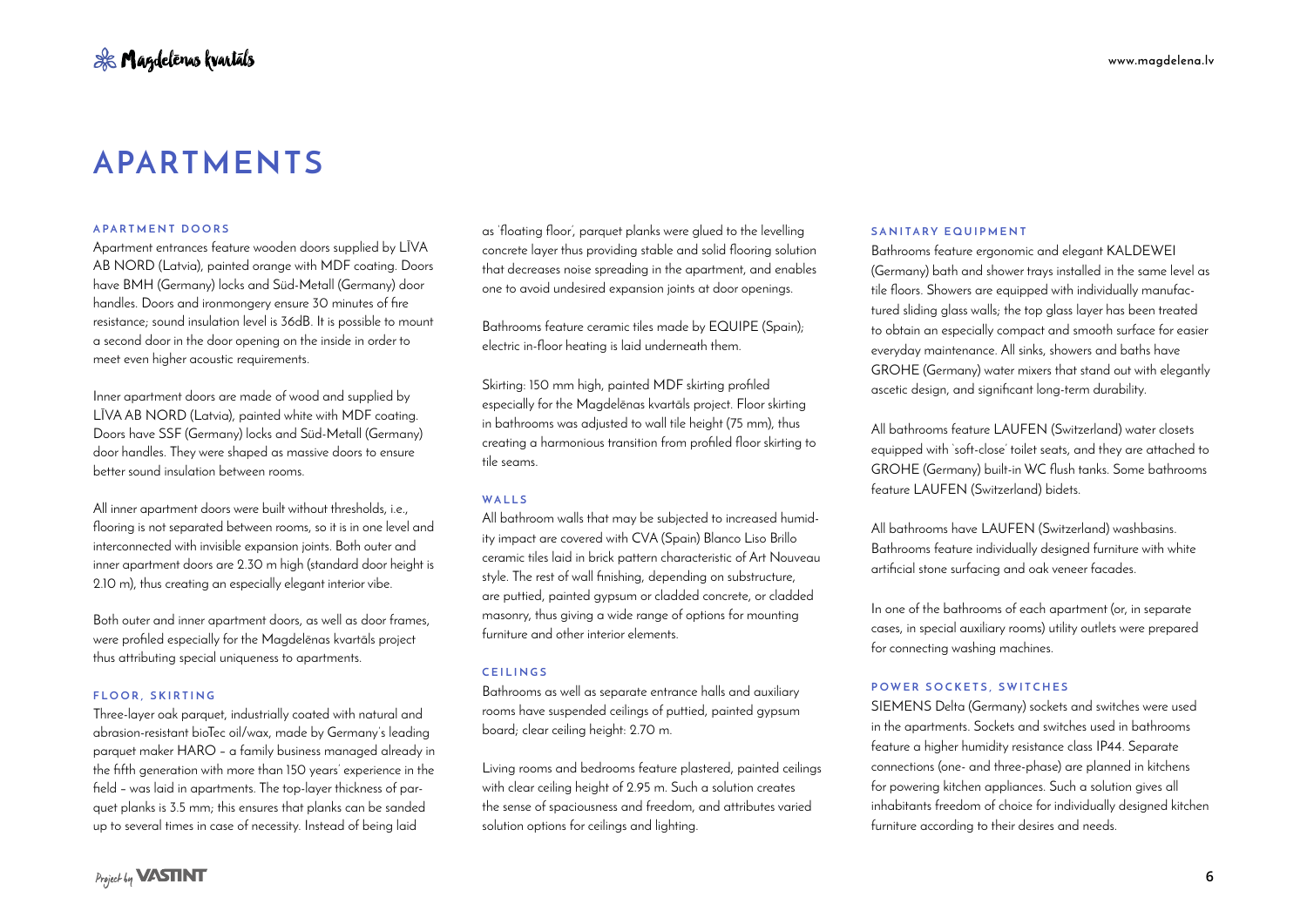## **LIGHTING**

Electric wires are prepared in apartment ceilings for connecting lighting fixtures. Positioning of switches is thoroughly considered, providing switches in several places in order to turn on/off lights from several locations in the apartment.

C4 (Spain) LED ceiling luminaires were built in bathrooms, and AQUAFORM (Poland) mirror lighting was installed in WCs and bathrooms with showers. ASTRO LIGHTING (UK) wall luminaires were installed in bathrooms by mirrors.

All balconies feature BOLUCE (Italy) wall luminaires intended for outdoor use (with indoor light switches located by balcony doors), and humidity-resistant sockets suitable for outdoor use that can be used for stand lamps on summer evenings, or for Christmas decorations during winter.

# **APARTMENTS WORK PREMISES IN THE LIVE-WORK UNITS**

## **WALLS**

Concrete, masonry and gypsum board walls with no finishing, for the restrooms – puttied, painted gypsum boards.

#### **FLOORS**

Concrete with surface hardener, especially shaped 20 mm lower so that wooden plank or tile flooring can be installed. In the restrooms EQUIPE (Spain) ceramic tiles are used.

# **CEILINGS**

Concrete ceilings with no finishing, in the restrooms – puttied, painted gypsum boards.

#### **RADIATORS**

CORDIVARI ARDESIA (Italy) design radiators.

#### **SANITARY EQUIPMENT**

LAUFEN (Switzerland) water closets equipped with soft-close toilet seats, and LAUFEN washbasins. GROHE (Germany) water mixers.

## **WINDOWS, DOORS**

SHUCO (Germany) aluminium profile doors and windows with colourless laminated glass units. All commercial premises feature one set of doors intended to function as 'active' door, and they are equipped with pull handles from the outside. Other doors can be opened with handles from the inside thus enabling to connect indoor and outdoor space. Active doors are also equipped with ASSA ABLOY locks and cylinders.